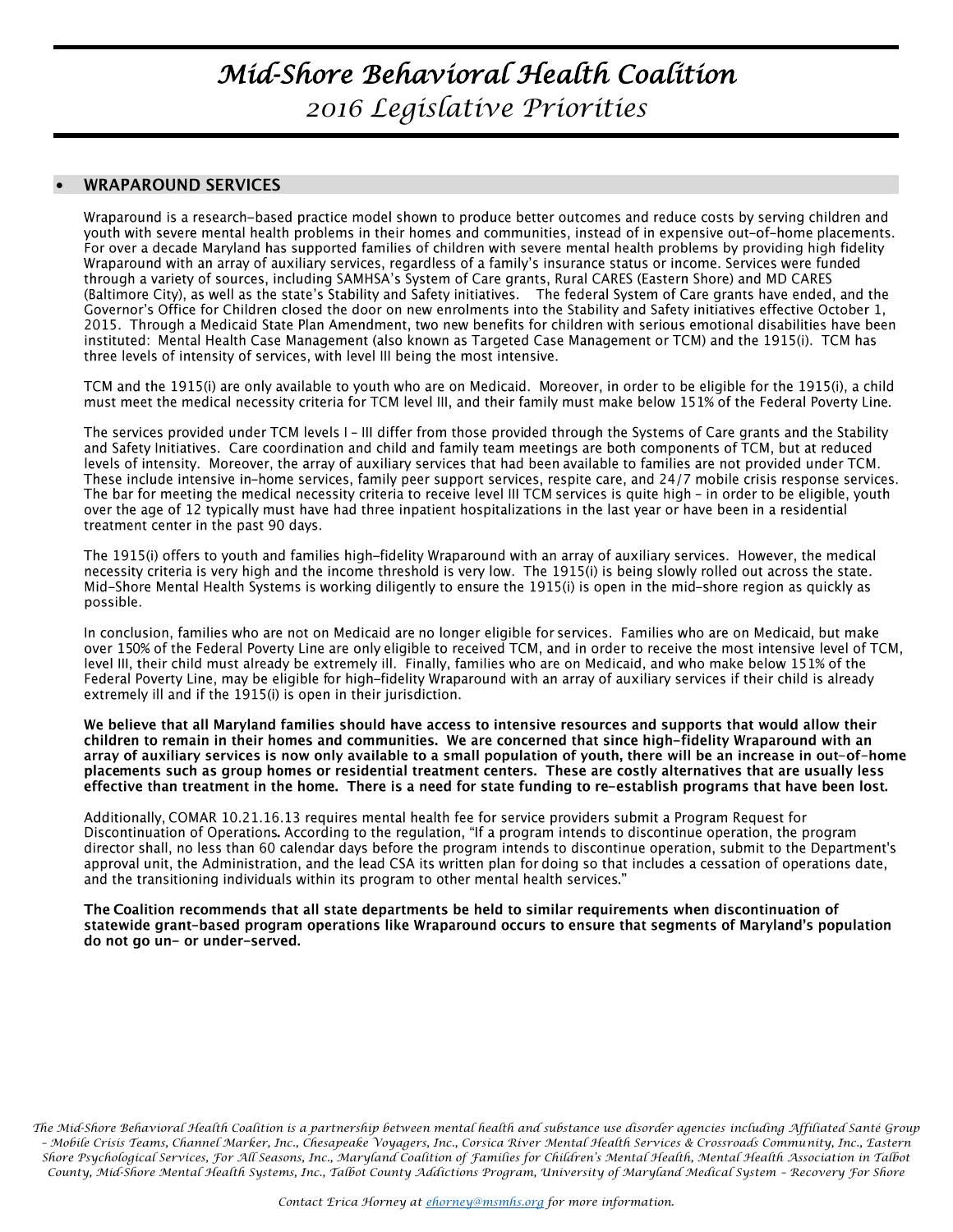# *Mid-Shore Behavioral Health Coalition 2016 Legislative Priorities*

### **CREDENTIALING AND LICENSING LIMITATIONS**  $\bullet$

Community members with Private Insurance such as United Health Care, Cigna, and Blue Cross and Blue Shield are forced to sit on waitlists rather than be seen by newly hired LCSW-C staff. United Health Care reports that we have reached our "cap" for the region and the only way to credential someone with their insurance company is to remove another clinical team member who is already credentialed. Cigna is not accepting any new clinical team members and the Blue Cross and Blue Shield's wait time, that is supposed to be 90 days, has taken up to 6 months as of late to get a clinical team member credentialed. This is reducing access for community members and is an unproductive use of staff time when calls have to be made repeatedly to check on the credentialing status of the clinical team member.

The professional counselor board turnaround time for licensure has been as long as 3 months to get a graduate licensed. This delay in licensure forces agencies to "find other jobs" or find funding for these skilled team members until they can be added to the clinical team. The financial burden and the reduced access to services for the community as a result of the delay is counterproductive to the business of serving people.

Eastern Shore Providers would like our legislators to advocate for increased provider capacity and for increased turnaround time for credentialing and licensing.

## CERTIFIED COMMUNITY BEHAVIORAL HEALTH CLINICS (CCBHC)  $\bullet$

The Excellence in Mental Healthcare Act created planning grants for 25 States to create Certified Community Behavioral Health Clinics (CCBHC). These clinics will have a full spectrum of integrated services to meet all of the mental health and substance use needs of a community and to integrate those services with somatic health. It has been proven that 10% of those with chronic conditions have multiple problems in some combination of physical health, mental health, and substance use. This group consumes up to 50% of our Healthcare dollars and receives less than optimum care because of lack of integrated care for their co-occurring conditions.

CCBHCs are being created to provide assessment and interventions to meet all of a person's health needs in these arenas by providers working together and measuring the outcomes of care. Maryland received a Planning Grant for one rural and one urban CCBHC. The Mid-Shore Region is a HRSA designated rural and underserved area. Yet, Frederick County is being considered by BHA to be designated as Maryland's rural CCBHC instead of the Eastern Shore.

Eastern Shore Providers and consumers would like our legislators to advocate that the Mid-Shore Region of the Eastern Shore of Maryland to be designated as Maryland's rural CCBHC.

## **REIMBURSEMENT RATES**  $\bullet$

The Behavioral Health Coalition is requesting legislative support for increased reimbursement for both substance use and mental health disorders. The Governor's Heroin & Opioid Emergency Task Force Final Report noted on page 18, "despite efforts to provide rate increases for substance use disorder providers to account for the increased cost to deliver care, the State budget has not included a substantial (or adequate) rate increase for over 10 years." Adequate rates are even more important now with the shift away from services funded by grants to a reliance upon rate reimbursement by public and private programs.

## The Coalition asks for support for an annual cost of living increase and rate adjustments for both substance use and mental health services to achieve parity with somatic health and developmental services.

Adequate payment rates are necessary to improve access to treatment services, ensure high quality treatment, and improve the workforce shortage. Expanded capacity is critical during this heroin epidemic, the shortage of psychiatrists, and small number of physicians taking Medicaid reimbursement for those needing medication assisted treatment with Suboxone and Vivitrol.

The State has been working on the integration of substance use and mental health services which has the potential of increasing the mental health treatment needed by many of the substance use clients. However, these clients actually receiving treatment in a timely manner is jeopardized by the shortage of medical staff who prescribe medications for mental health disorders.

*The Mid-Shore Behavioral Health Coalition is a partnership between mental health and substance use disorder agencies including Affiliated Santé Group – Mobile Crisis Teams, Channel Marker, Inc., Chesapeake Voyagers, Inc., Corsica River Mental Health Services & Crossroads Community, Inc., Eastern*  Shore Psychological Services, For All Seasons, Inc., Maryland Coalition of Families for Children's Mental Health, Mental Health Association in Talbot *County, Mid-Shore Mental Health Systems, Inc., Talbot County Addictions Program, University of Maryland Medical System – Recovery For Shore*